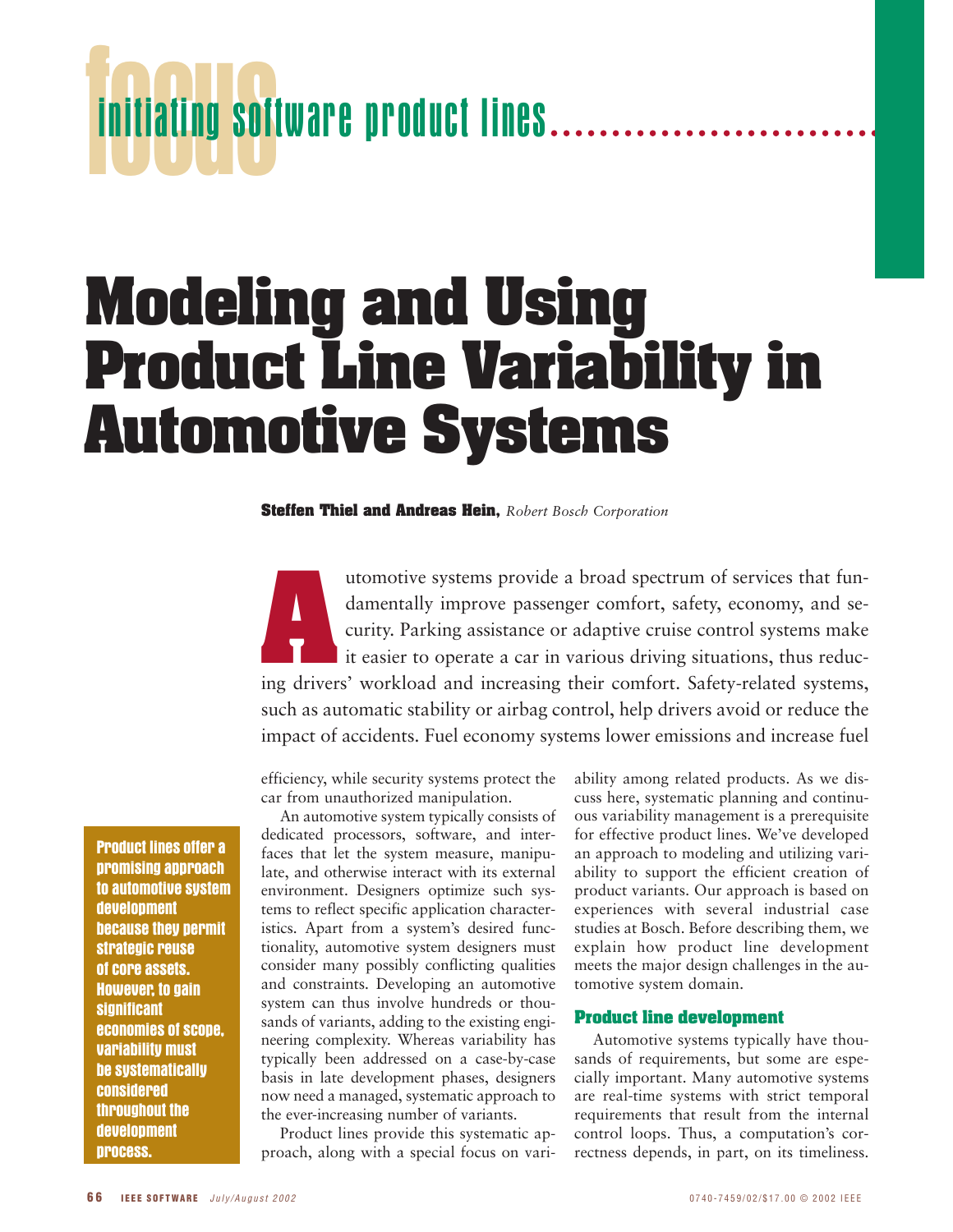Furthermore, designers must guarantee the safety and reliability of the automotive system software and embedded computer, even under harsh conditions including excessive heat or cold, vibration, shock, power supply fluctuations, water, and corrosion. Another essential quality of automotive systems is their availability, or readiness for use. Maintainability might also be important. Legacy software, for example, might have to run on replacement hardware. Finally, security is critical: Developers must be able to guarantee that the system software cannot be easily manipulated.

Although many of these challenges involve comprehensive research and analysis, most have been solved by technical means. However, providing such solutions in a way that is both cost-effective and allows a short time-to-market remains challenging for both traditional and platform-based development.

#### **Traditional development**

Today's automobiles use many automotive systems. Luxury cars, for example, can include more than 80 electronic control units that operate as single, partly networked systems. In these systems, the software portion is often highly adapted to the underlying hardware and implements fixed, very specific functions (such as adjusting seats or lifting windows).

Although companies might have considered the development of unifunctional entities cost-effective in the past, it is hardly so when we consider the total functionality of the car's automotive systems. The disproportionate hardware costs, along with excessive software development and maintenance costs for the various automotive systems, make the conventional "one at a time" approach singularly unattractive. Moreover, the restricted reusability that results from binding software functionality to dedicated hardware—as well as the additional packaging, power consumption, and electromagnetic interference—now make it difficult to profitably engineer automotive systems in the traditional way.

#### **Platform-based development**

To overcome these problems, the industry recently began integrating automotive functions on powerful multipurpose platforms that replace mechanical and electronic components with intelligent software solutions.

For example, companies now use a common platform for infotainment systems (including, for example, a radio, CD player, and navigation system<sup>1</sup>) and safety systems (including parking assistance and precrash detection<sup>2</sup>). Although adopting a platform-oriented development permits additional services, more flexibility, and shared hardware use, cost-effectiveness and time-tomarket have still not been addressed. Consequently, the effort required to develop more complex platform software is not fully compensated by the hardware cost savings.

#### **The product line approach**

Despite their high volume, automotive systems nonetheless have numerous variations due to differences among customers, price, and technology. Therefore, a strategic reuse approach that guarantees economies of scope is indispensable. We can achieve this strategic reuse by adopting a product line approach to platform-based development.

A software product line is a set of softwareintensive products that share a common, managed feature set that satisfies the specific needs of a particular market segment. Product line development proceeds from a common set of core assets in a prescribed way.3

Economies of scope imply a mass-customization ability,<sup>4</sup> which in turn requires a systematic consideration of variability throughout product line development. Paradoxically, the latter is often dismissed as secondary. Nonetheless, as we now describe, this variability is crucial to achieving effective product lines.

#### **Modeling product line variability**

Developing product line products differs from developing single products in that variability is an inherent part of the modeling. This does not mean that common software engineering practices are obsolete. Rather, we must both extend these practices and develop new ones.<sup>5</sup>

Variability affects all product line artifacts, from requirements to code. Clearly, we need specific solutions to support the specific customer needs that motivated the variation. However, in current practice, designers often give variability incidental treatment. They typically introduce it during late design or implementation and express it, for example, through myriad compiler switches. Moreover,

**Developing product line products differs from developing single products in that variability is an inherent part of the modeling.**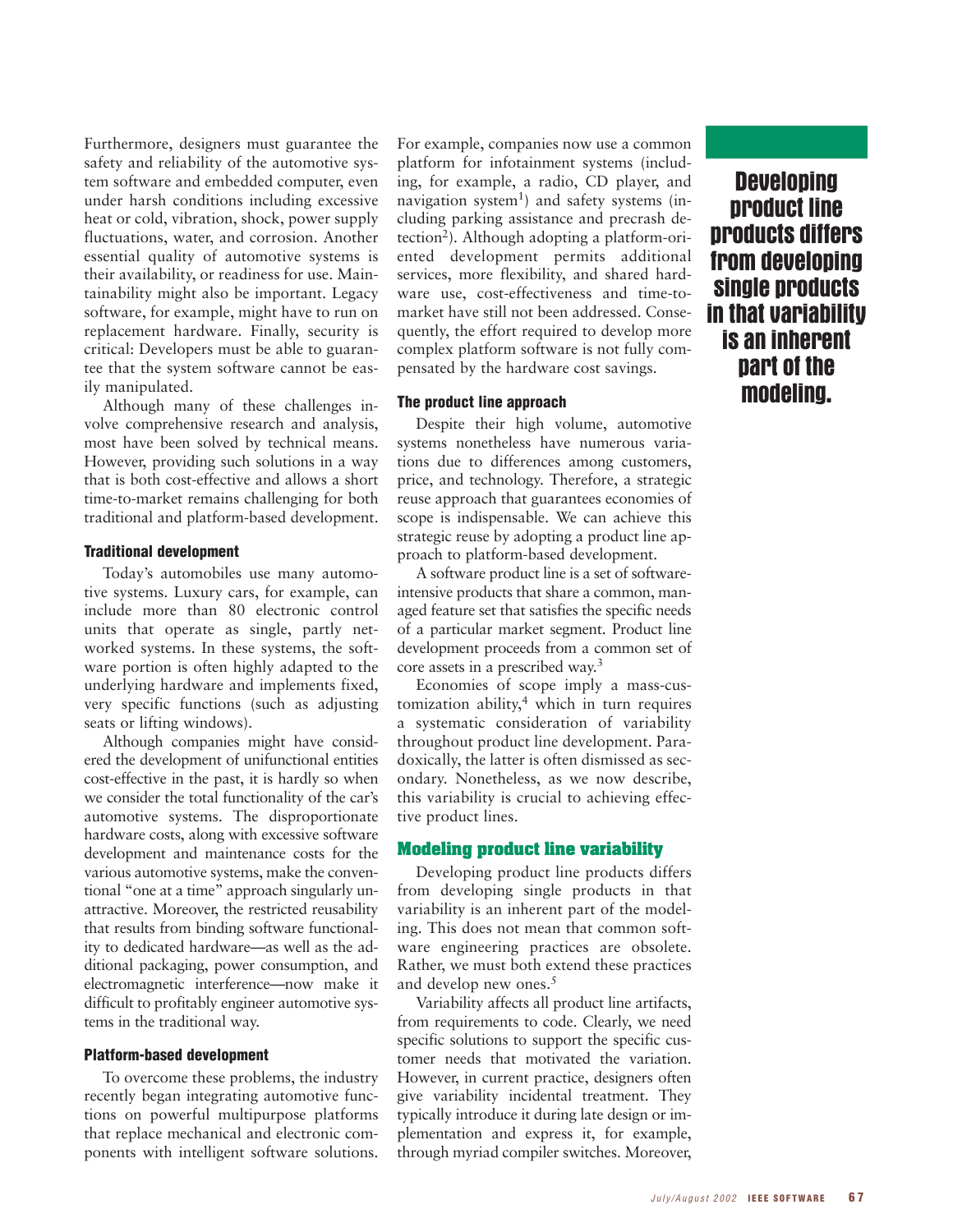

**Figure 1. Managing variability throughout core asset development. The figure shows a representative set of processes (light green boxes) and artifacts (dark green boxes).**

designers often introduce a variation point based on heuristics or expert knowledge. The documentation of variable requirements addressed by a variation point is often implicit, making the variation's rationale hard to identify. With such an approach, product customization—and especially the integration of new features—is complex and error-prone. Therefore, handling variability late in development eliminates the company's ability to achieve significant economies of scope.

Our approach addresses these problems by systematically and continuously incorporating variability throughout product line engineering. We must introduce and refine variability during core asset development and reflect variability in the production artifacts.<sup>6</sup> Figure 1 shows a representative set of processes and artifacts; a more comprehensive overview is available in the literature.3

#### **Feature model**

The feature model is an essential result of product line requirements analysis.7–10 It captures product line members' functional and nonfunctional capabilities, as well as their commonalities and variabilities. It also provides various stakeholders with a valuable view of the product line. For example, customers can use the feature model to gain an understanding of the product line's functionality, while system architects and product engineers use it to drive the development of product variants.

Figure 2 shows a simplified example of a feature model for a car periphery supervision product line. CPS systems provide passenger comfort and safety functions based on sensors that detect objects in the vehicle environment.

The feature model structures CPS product line capabilities into a tree that shows designers which variants to create and a constraint network that coordinates their combination. For clarity, we've omitted the constraints network in Figure 2, which shows only the tree structure:



**Figure 2. A feature model for a product line that provides car periphery supervision, which uses sensors to detect objects in the vehicle's environment. "F" indicates a feature. Filled arches indicate or-features and empty arches indicate alternative features; filled circles indicate mandatory features and empty circles indicate optional features.10**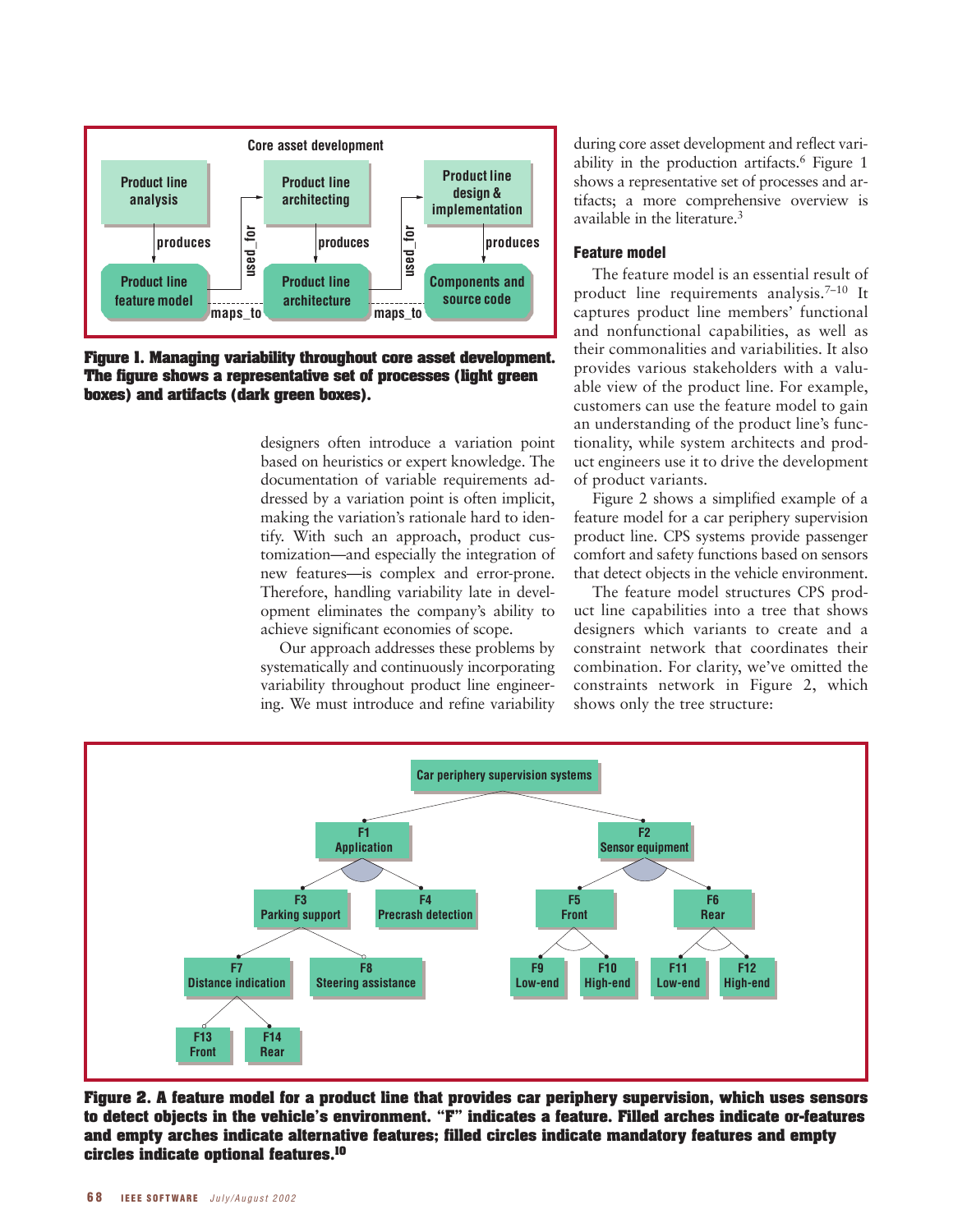

**Figure 3. Variability in the (a) logical architecture and the (b) physical architecture. The variation points satisfy the variability among the requirements in Figure 2. "F" indicates a feature and "VP" a variation point.**

- The *application* branch is concerned with the intended CPS system functionality.
- The *sensor equipment* branch shows the hardware variants required to realize the sensor platform on which the functionality is based.

As Figure 2 illustrates, a CPS system includes at least one of two applications: parking support and precrash detection. Parking support basically consists of reardistance indication; we can enhance it with front-distance indication and steering assistance. We can define sensor equipment for the car's front or rear, applying either a lowor high-end variant for each.

#### **Product line architecture**

Architecture is the first design artifact that places requirements into the solution space. Designers typically organize the architecture description into multiple architectural views. Each view represents the target system from a particular perspective while addressing one or more stakeholder concerns.

With a product line, the architecture must also capture design element variability.3,6,11 Architectural variability represents alternative design options that could not be bound during architectural modeling. Designers often express this variability as a set of architectural variation points that show (part of) the architectural solution to variable features.

A feature model does not, however, imply a specific design; rather, it hints about where designers must pay special attention to structuring an architecture—for example, with respect to configurability.<sup>11</sup> Nevertheless, configurability is unlikely to be the only attribute a designer must consider during architecture design. In the automotive context, performance, safety, and reliability also play important roles, as mentioned earlier. The final architecture must consider all functional and nonfunctional requirements, including qualities and design constraints.

Figure 3a and b shows the variability in the logical and the physical views of the CPS product line architecture. At the architectural level, we introduce variation points to satisfy the variability among the requirements in Figure 2. We characterize each variation point by specifying how and when a variation point applies. As the solid lines between them show, variation points might depend on each other to define consistent component configurations.

The logical view contains four variation points. As the arrows indicate, variation point 1 affects a logical component, steering assistance, and two component groups. Variation points 2, 3, and 4 affect only individual logical components (distance indication, sensor control, and measurement coordination, respectively). Additionally, there are dependencies between variation points 1 and 3, 1 and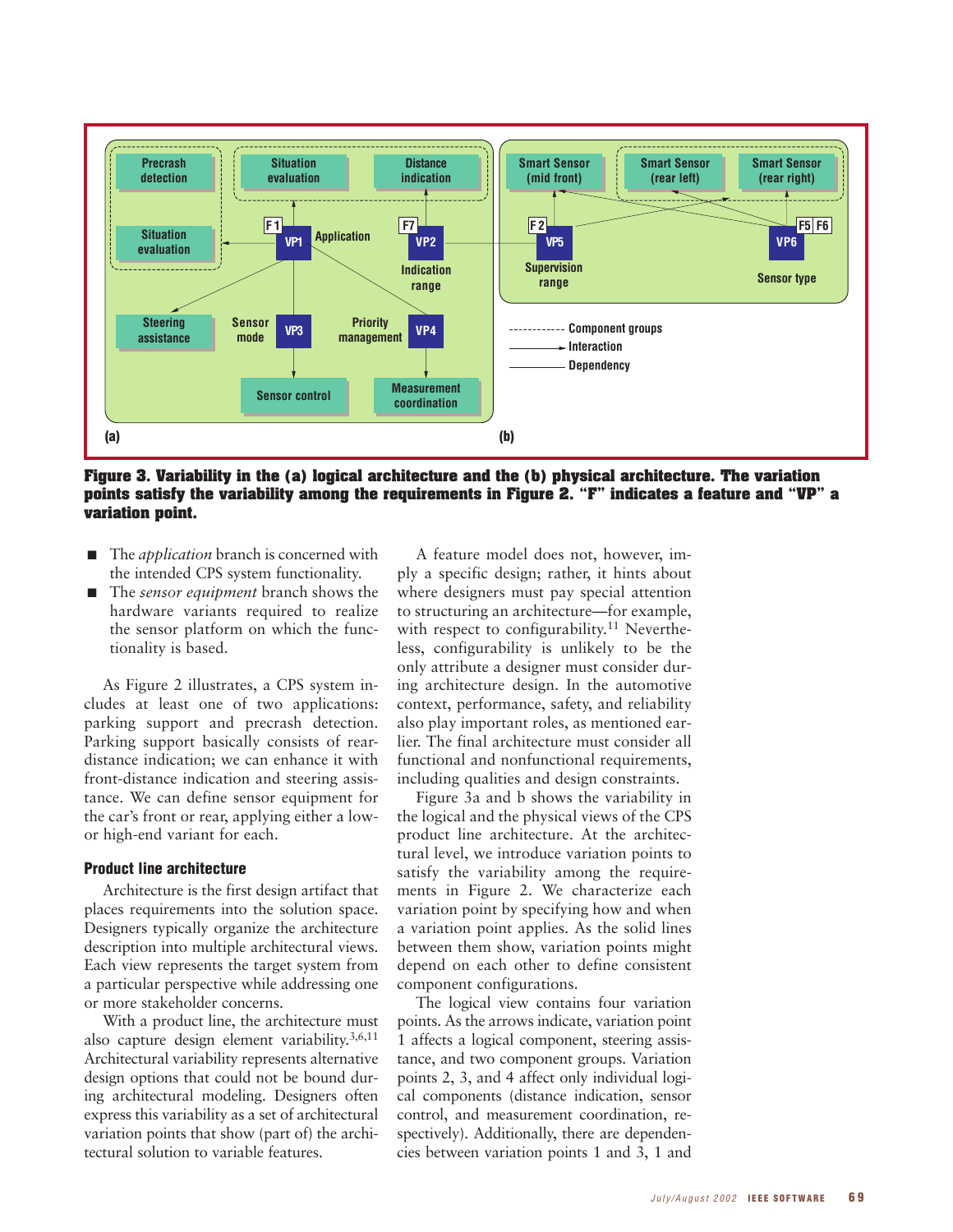

**Figure 4. Interaction between the feature and architecture models to utilize variability. Light green boxes represent processes; dark green boxes represent artifacts.**

4, and 2 and 5. Variation point 2 parameterizes the indication range software, whereas variation points 5 (supervision range) and 6 (sensor type) map the corresponding elements to the hardware platform. Thus, variation points 5 and 6 are part of the CPS's physical view, describing the sensor equipment that the specified functionality requires.

Variability also affects other architectural views, including the process and deployment views, which we discuss elsewhere.<sup>11</sup>

#### **Other work products**

The feature model and architecture documentation represent only a portion of the work products required for product line development. The feature model represents product line members' particular capabilities, while the product line architecture offers the overall structure for realizing these capabilities. To create product line members, designers must consistently refine design solutions for realizing both the common and variable features during detailed design and implementation.

Not all variable features will inevitably affect the architecture's overall organization. Rather, designers encapsulate some variability from the architectural viewpoint, and it first appears at a more detailed level. In automotive systems in particular, there are

problems (and variations among them) that designers can adequately address through component design or code constructs. Examples include algorithmic conversions of feedback control activities, software code encryption to prevent unauthorized tuning, or runtime data and instruction compression for optimizing memory efficiency.

As designers refine the architecture during design and implementation, the number of variation points usually increases because the mechanisms must ultimately be realized through constructs at a lower abstraction level. Nevertheless, the concrete solutions we use to implement a variation point must conform to the conventions defined in the architecture. To control this process, establishing adequate traceability links—which reveal the rationale behind a code-level variation—is vital.

#### **Using product line variability**

As we mentioned earlier, work products created during product line development do not exist in isolation. Rather, they relate to each other as designers refine and realize requirements stepwise from analysis to code. Stepwise refinement includes the variability identified first in the feature model, then implemented in architectural variation points. Designers should explicitly map features to the corresponding architectural variation points. In principle, this mapping shows how the architecture's variability mechanisms contribute to the realization of the feature model's variability.

In Figure 3, we denote this mapping using feature identifiers attached to the architectural variation points. For example, the options associated with the application feature (F1) affect the architectural variation point 1. This point is associated with the corresponding logical components in the product line architecture. Variation points 3 and 4 are only indirectly affected by feature variants (through their relationship to variation point 1). Variation point 6 depends on both the feature specification of the front (F5) and rear (F6) sensor equipment. This example raises two major points:

The correspondence between features and architectural variation points is rarely 1:1 (F5 and F6 both map to variation point 6, for example).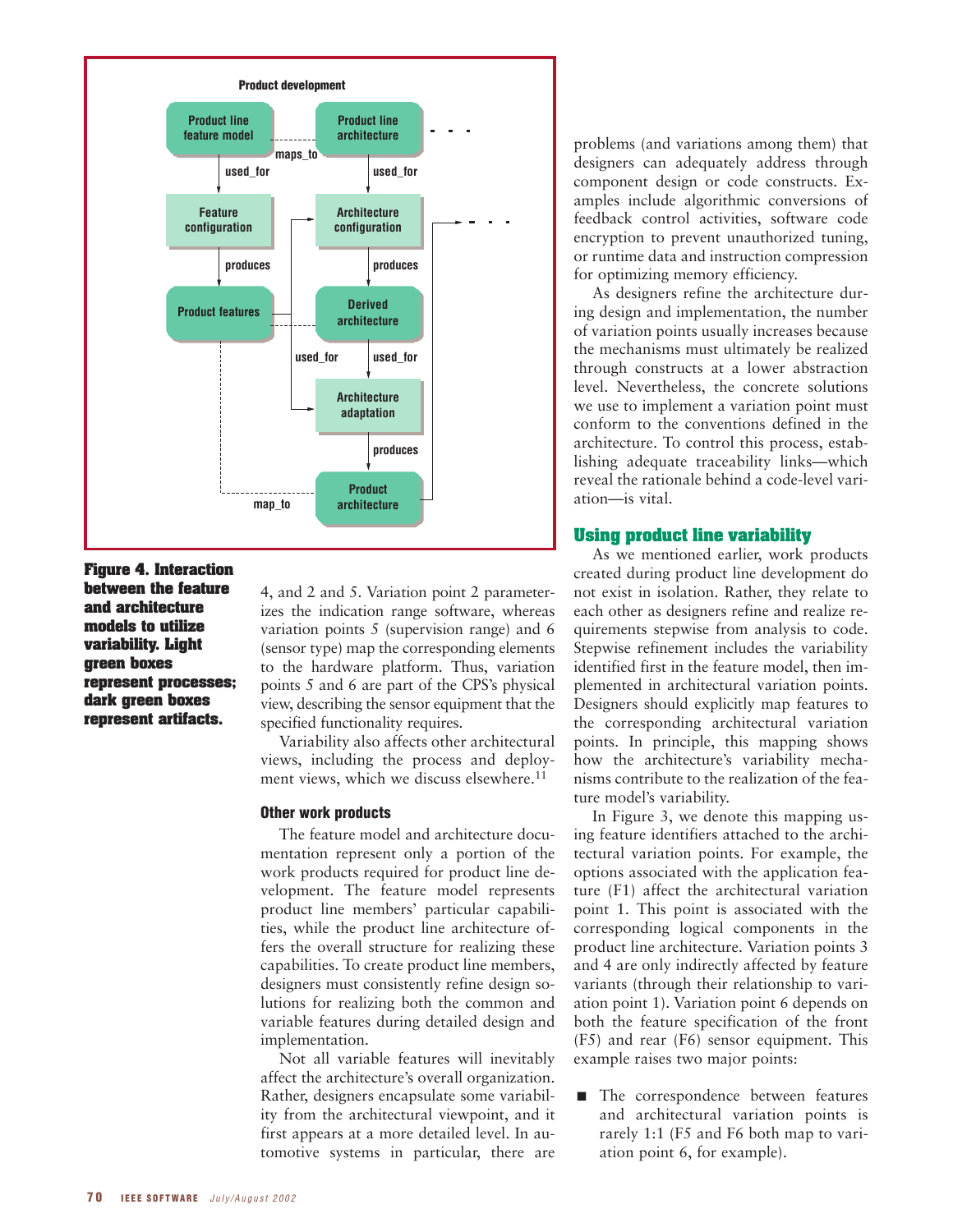

The architectural variation points do not introduce new variability; rather, they realize the feature model's variability. Variation points 3 and 4 do not contradict this statement; they simply support variation point 1 and F1, respectively.

The traces between the features and the architecture not only help stakeholders understand how designers have realized product line variability, but also can be effectively used for product derivation. We therefore propose an extension to the concept of feature modeling to support the development of product line members, starting from their feature specifications.8,12 The basic idea is to choose among the different feature options and resolve the variability according to customer needs.

For example, we might specify a low-end parking support that displays distances to rear obstacles by selecting the features F3 and F11 (see Figure 2). Such selections must be consistent with the relationships among features. Following feature selection, a product developer can use a configuration tool to propagate the selections to the architecture. Figure 4 shows how the feature and architecture models work together.

The product line's feature model serves as a starting point for deriving a product. In the feature configuration process, we use the feature model to specify products in terms of features. Then, in the architecture configuration process, we use the specified product features to bind the corresponding

variation points in the product line architecture by using the traceability between the product line feature model and architecture. The result is a derived architecture that conforms to the product features. The architecture also serves as the basis for potential customizations in the architecture-adaptation process, which yields the actual product architecture.

To support product architecture maintenance, product developers should preserve the traces between the derived architecture and the corresponding product features. The reason for this is that product developers eventually must adapt an architecture to add features specific to only a few products. The decision about what is built "inside" and "outside" a product line is based on business considerations that shape the product line's scope. In practice, new features that are not directly supported by the current product line architecture still must be included to satisfy all customer requirements. However, slight adaptations are acceptable as long as those features require only small, local changes to the architecture and don't negatively affect the overall architectural quality. Generally, management must make an explicit decision about whether to include such "extra features" at the product or product line level.

Figure 5 shows the product features, the corresponding variation points in the logical view, and the derived physical architecture. Because we selected F3 and F11, we must select other features as well. F7 and F14, for

**Figure 5. CPS parking support variant, including (a) product features, (b) the related variation points in a portion of the logical view, and (c) a portion of the derived physical view, which contains no variability and can thus be input directly into the product architecture.**